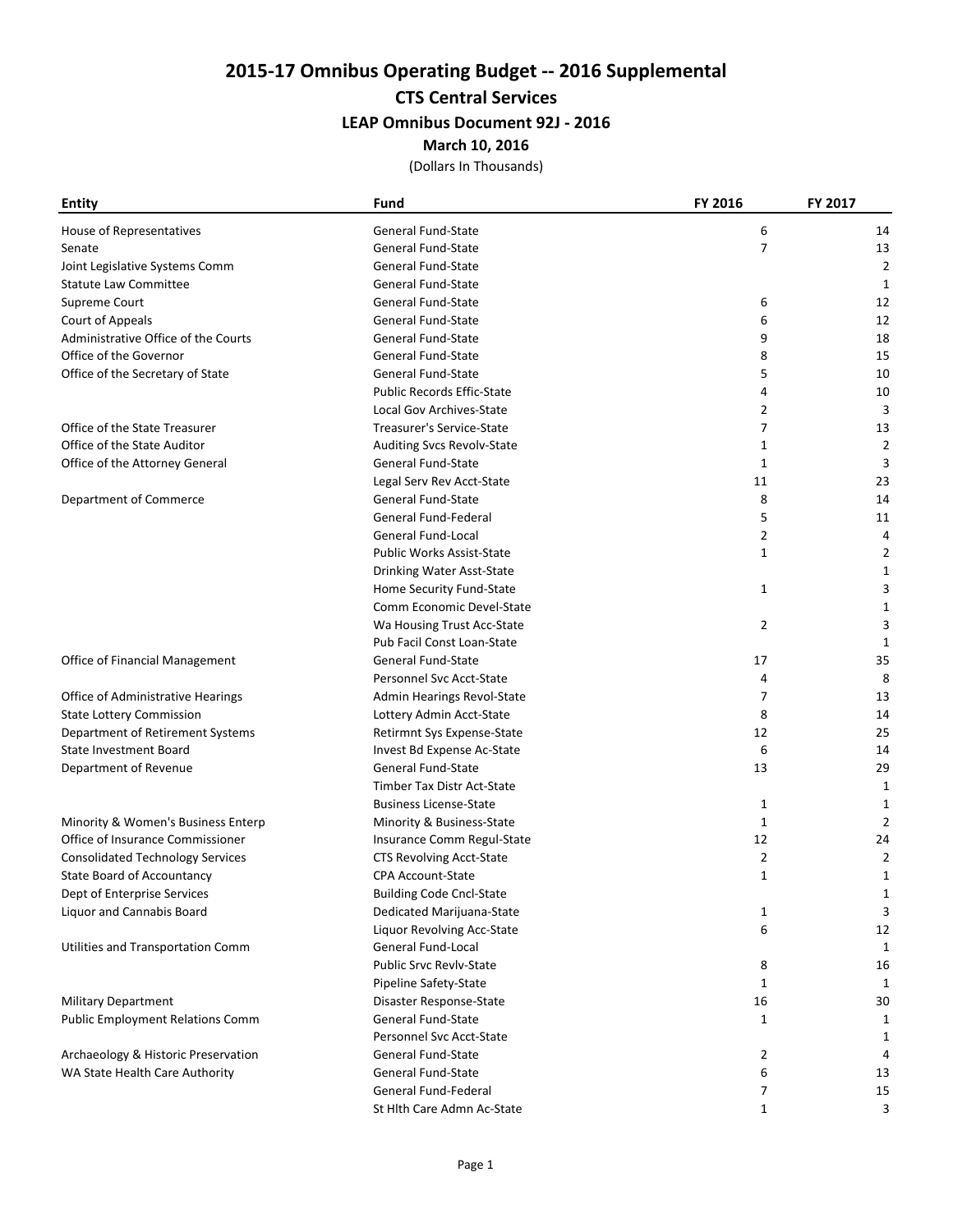2015-17 Omnibus Operating Budget -- 2016 Supplemental

CTS Central Services

LEAP Omnibus Document 92J - 2016

March 10, 2016

(Dollars In Thousands)

| <b>Entity</b>                             | Fund                              | FY 2016 | FY 2017 |
|-------------------------------------------|-----------------------------------|---------|---------|
| Human Rights Commission                   | <b>General Fund-State</b>         |         | 1       |
| <b>Bd of Industrial Insurance Appeals</b> | <b>Accident Account-State</b>     | 4       | 8       |
|                                           | <b>Medical Aid Account-State</b>  | 4       | 8       |
| <b>Criminal Justice Training Comm</b>     | General Fund-State                | 3       | 8       |
| Department of Labor and Industries        | <b>General Fund-State</b>         |         | 1       |
|                                           | <b>Electrical License-State</b>   |         | 1       |
|                                           | <b>Accident Account-State</b>     | 19      | 42      |
|                                           | Medical Aid Account-State         | 17      | 36      |
| Department of Health                      | General Fund-State                | 4       | 8       |
|                                           | General Fund-Federal              | 18      | 39      |
|                                           | <b>General Fund-Local</b>         | 5       | 9       |
|                                           | <b>Health Prfessns Acct-State</b> | 5       | 11      |
|                                           | Drinking Water Assis-Federal      | 1       | 2       |
| Department of Veterans' Affairs           | <b>General Fund-State</b>         | 1       | 3       |
|                                           | General Fund-Federal              | 5       | 12      |
|                                           | <b>General Fund-Local</b>         | 2       | 6       |
| <b>Department of Corrections</b>          | <b>General Fund-State</b>         | 43      | 106     |
| Dept of Services for the Blind            | <b>General Fund-State</b>         | 1       | 2       |
|                                           | General Fund-Federal              | 4       | 10      |
| <b>Employment Security Department</b>     | General Fund-Federal              | 2       | 5       |
|                                           | General Fund-Local                |         | 1       |
|                                           | Unemploy Comp Admin-Federal       | 27      | 60      |
|                                           | Admin Contingen Acct-State        | 5       | 8       |
|                                           | <b>Employment Service-State</b>   | 6       | 10      |
| Dept of Social and Health Services        | <b>General Fund-State</b>         | 89      | 211     |
|                                           | General Fund-Federal              | 20      | 46      |
| Department of Ecology                     | <b>General Fund-State</b>         | 10      | 20      |
|                                           | Waste Reduct/Recycle-State        | 2       | 3       |
|                                           | <b>State Toxics Control-State</b> | 25      | 51      |
|                                           | Water Quality Permit-State        | 9       | 17      |
|                                           | Environ Legacy Stwd-State         | 6       | 11      |
|                                           | Hazardous Waste-State             | 2       | 3       |
|                                           | Radioactive Mixed-State           | 3       | 7       |
|                                           | Oil Spill Prevn Acct-State        | 2       | 3       |
| <b>State Parks and Recreation Comm</b>    | Parks Renewal Acct-State          | 11      | 22      |
| Rec and Conservation Funding Board        | <b>General Fund-State</b>         | 2       | 5       |
|                                           | <b>Recreation Resources-State</b> | 4       | 7       |
| Dept of Fish and Wildlife                 | General Fund-State                | 5       | 11      |
|                                           | <b>General Fund-Federal</b>       | 8       | 18      |
|                                           | General Fund-Local                | 4       | 9       |
|                                           | <b>State Wildlife Acct-State</b>  | 8       | 15      |
| <b>Puget Sound Partnership</b>            | General Fund-State                | 1       | 1       |
|                                           | <b>General Fund-Federal</b>       | 1       | 3       |
|                                           | Aquatic Lands Acct-State          |         | 1       |
| <b>Department of Natural Resources</b>    | General Fund-State                | 6       | 12      |
|                                           | Forest Development-State          | 5       | 10      |
|                                           | Aquatic Lands Acct-State          | 1       | 1       |
|                                           | Res Mgmt Cost Acct-State          | 10      | 22      |
|                                           | Surface Mining Recl-State         |         | 1       |
|                                           | <b>Forest Practices App-State</b> |         | 1       |
|                                           |                                   |         |         |